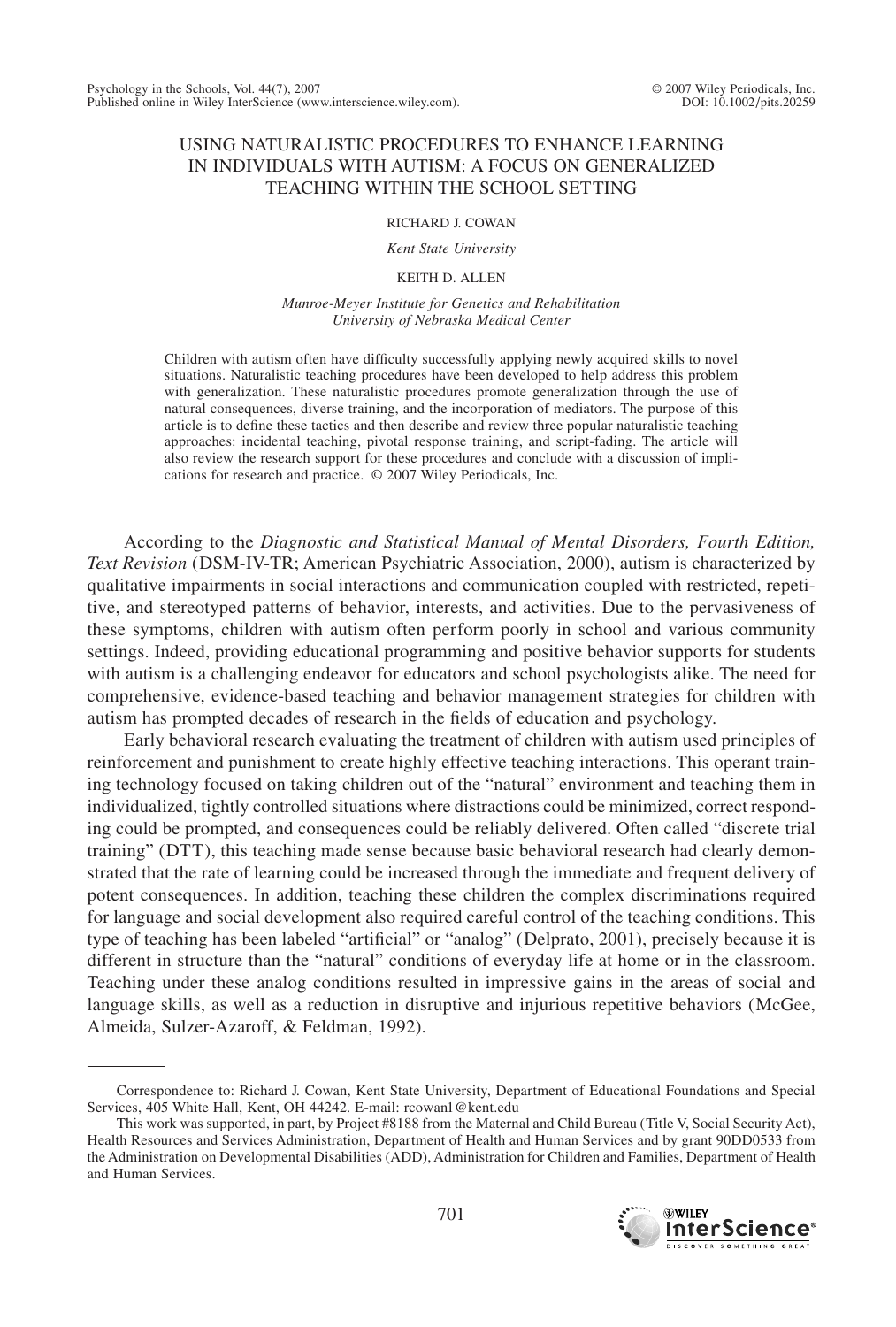### 702 *Cowan and Allen*

Unfortunately, this analog approach was not without problems. Teaching in a highly controlled situation resulted in responding that was under the control of a few highly specific stimuli. That is, the treatment gains observed in the controlled clinic setting seldom carried over to novel situations, people, or tasks (McGee et al., 1992). Indeed, early behavioral technology tended to rely on a "train and hope" approach in which teachers would train in the analog setting and then hope that the skill would transfer, or generalize, to other critical settings, people, or tasks without needing to be specifically taught (Stokes & Baer, 1977).

An alternative to the passive train and hope approach characterized by discrete trial training is to systematically arrange training so that generalization is more likely to occur. The generalization problem has occasioned numerous discussions over the years (e.g., Edelstein, 1989; Kendall, 1989; Stokes & Baer, 1977; Stokes & Osnes, 1989), and generalization continues to be an area of significant interest. There is widespread agreement that generalization should not be expected unless there are specific procedures implemented to facilitate its occurrence (Kendall). Although a number of tactics have been proposed for promoting generalization, they can be grouped into three areas of general principles: use natural consequences, train diversely, and incorporate mediators (Stokes & Osnes). An appeal for the use of natural consequences acknowledges that behaviors are more likely to generalize when teachers use reinforcing consequences that occur naturally and do not need to be specifically programmed by the teacher. Training diversely means using less rigid programming, allowing for natural variations in the conditions of training and using a variety of different stimuli with which to teach. Incorporating mediators involves using stimuli in training that will also be present in other situations and natural conditions. Each of these procedures serve to "loosen up" the tightly controlled teaching environment, making it more like the conditions the learner will experience in natural everyday life. That is, these procedures arrange for teaching to be more "naturalistic" and less analog.

A number of researchers (e.g., Delprato, 2001; Koegel, Koegel, & Carter, 1999; Miranda-Linne & Melin, 1992) have highlighted the distinctive qualities of such naturalistic procedures by comparing them to less naturalistic, analog strategies (see Table 1). For example, analog procedures typically are implemented through highly structured sessions that are preplanned, initiated and paced by the teacher, take place in a controlled one-to-one setting, and use the same stimuli repeatedly and consecutively (Delprato; Miranda-Linne & Melin). On the other hand, naturalistic procedures typically take place through loosely structured sessions, which are initiated and paced by the child, take place in a variety of locations and positions, and employ a variety of stimuli. In addition, whereas analog learning trials usually require that the learning stimulus be selected by

| Analog procedures                           | Naturalistic procedures                 |  |
|---------------------------------------------|-----------------------------------------|--|
| Incorporate highly structured sessions      | Incorporate loosely structured sessions |  |
| Trials initiated and paced by the teacher   | Trials initiated and paced by the child |  |
| Take place in the same one-to-one setting   | Take place across a variety of settings |  |
| Stimulus always selected by the teacher     | Stimulus may be selected by the child   |  |
| Use the same stimuli repeatedly             | Use a variety of stimuli across trials  |  |
| There is often a single acceptable response | No predetermined order of responses     |  |
| Teacher uses the same prompt repeatedly     | Teacher uses a variety of prompts       |  |
| Rely on artificial reinforcers              | Incorporates naturalistic reinforcers   |  |
|                                             |                                         |  |

Table 1 *Primary Differences Between Analog and Naturalistic Procedures*

Note. Compiled from the following sources: Delprato, 2001; Koegel, Koegel, and Carter, 1999; Miranda-Linne and Melin, 1992.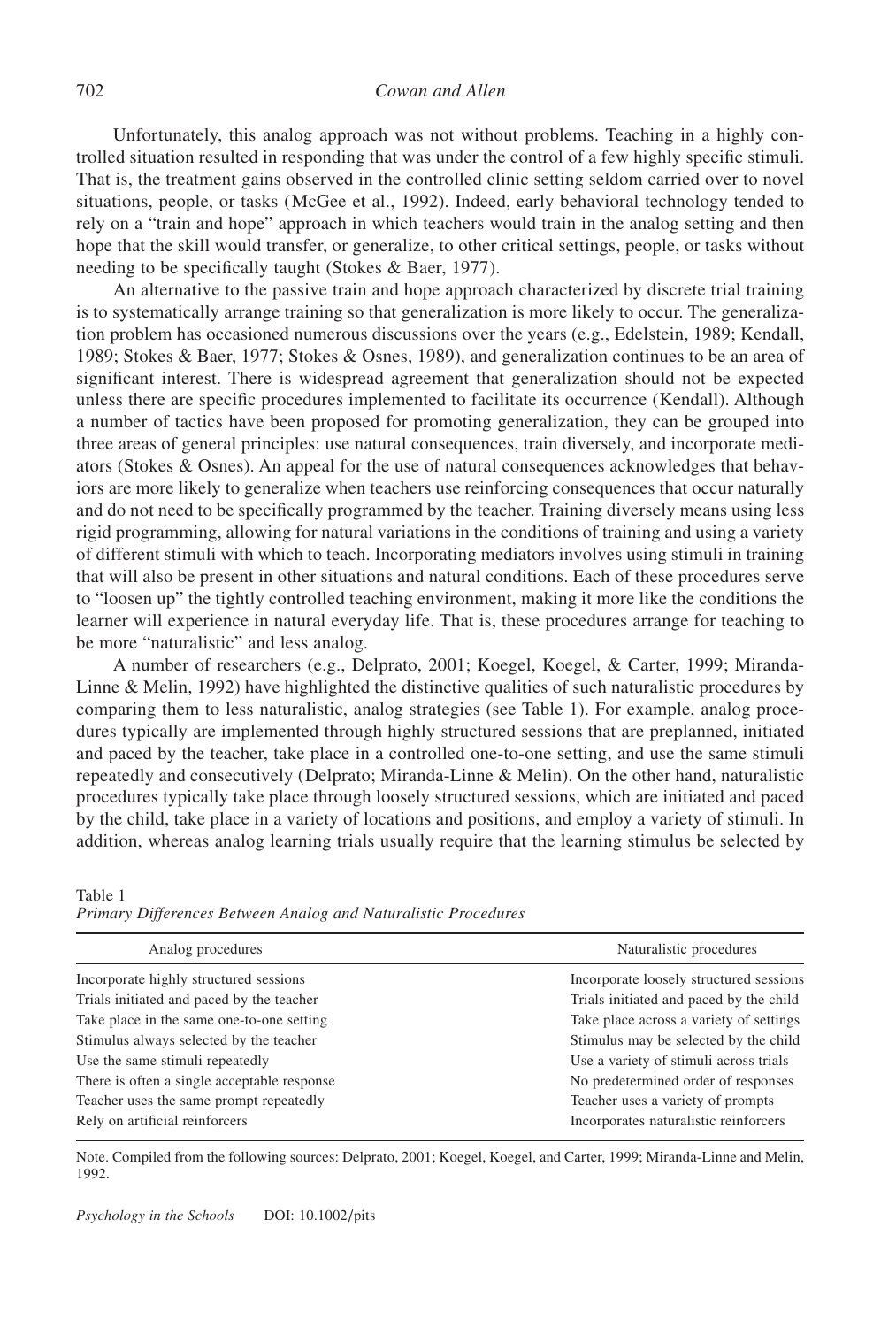the teacher and remain the same across multiple trials, naturalistic training procedures often require that the stimulus be selected by the child and that it can vary from episode to episode. An additional critical distinction between these two approaches is related to the targeted response and the prompts used to elicit the desired response. Specifically, in an analog learning trial there often exists a single acceptable response that is targeted for multiple successive training episodes using the same prompt repeatedly, whereas under naturalistic conditions there typically is no predetermined order of responses and a variety of prompts may be used to elicit a desired response (Delprato). Finally, analog conditions often necessitate reinforcers that are not functionally related to the stimulus (e.g., if the student points to the yellow block when instructed, he receives a piece of his favorite candy; Koegel, Carter, & Koegel, 1999). In contrast, naturalistic conditions allow the desired object, selected by the child and used as the training stimulus, to serve as a natural reinforcer, where correct responding results in continued access to the desired stimulus. This eliminates the need to fade artificial reinforcers in learning trials.

Although this dichotomous approach to classifying training procedures as either naturalistic or analog may be helpful to some extent, perhaps it is more beneficial to think of "natural" and "analog" interventions as falling on a continuum with respect to their ability to help children discriminate and generalize. Analog procedures have been demonstrated to be quite effective at teaching complex and conditional discriminations to children and thereby produce good stimulus control. This can be particularly valuable when teaching new or complex skills. However, stimulus control always comes at the expense of generalization and vice versa. That is, poor stimulus control is generalization. A child who calls all four-legged animals "doggie" or who confuses the letters b, d, and p has demonstrated stimulus generalization and it is clear that better discrimination training is required to produce better stimulus control. Analog training procedures can meet this need. At the same time, children who perform only in the classroom or with certain teachers demonstrate poor generalization but good stimulus control, and it is clear that better generalization training under more naturalistic conditions is required. Thus practitioners should not interpret the continuum as a reflection of "good" versus "bad" but instead recognize that effective teaching may require selecting from a continuum of approaches, depending on the goals of the training. Further, not all procedures represent opposite ends of the continuum but instead reflect components of both. Perhaps the most important guideline is to first determine the individual child's strengths and needs with regard to a skill and intentionally select and execute the teaching approach linked to the current learning objective.

What follows is a description and literature review of three popular naturalistic approaches and modifications of those approaches that are increasingly used in teaching children with autism: incidental teaching, pivotal response training, and script-fading. Although the specific tactics they employ in the pursuit of more generalized responding are somewhat different, each relies heavily on the use of natural rather than arbitrary consequences and on diverse rather than restricted training. In addition, investigators who have modified these approaches in clinical trials have taken considerable liberty in incorporating additional components that often are more analog than naturalistic. Of course, identification of where different teaching approaches fall on the analog– natural continuum is not always easy, but generally speaking, those approaches that incorporate proportionately more of the three generalization programming strategies will be considered more "naturalistic."

# Incidental Teaching, Pivotal Response Training, and Script-Fading

Incidental teaching (IT), first introduced to the literature by Hart and Risley (1968), is one of the most popular naturalistic intervention procedures. Incidental teaching was initially designed to facilitate the generalization and spontaneous use of language in disadvantaged preschoolers (Hart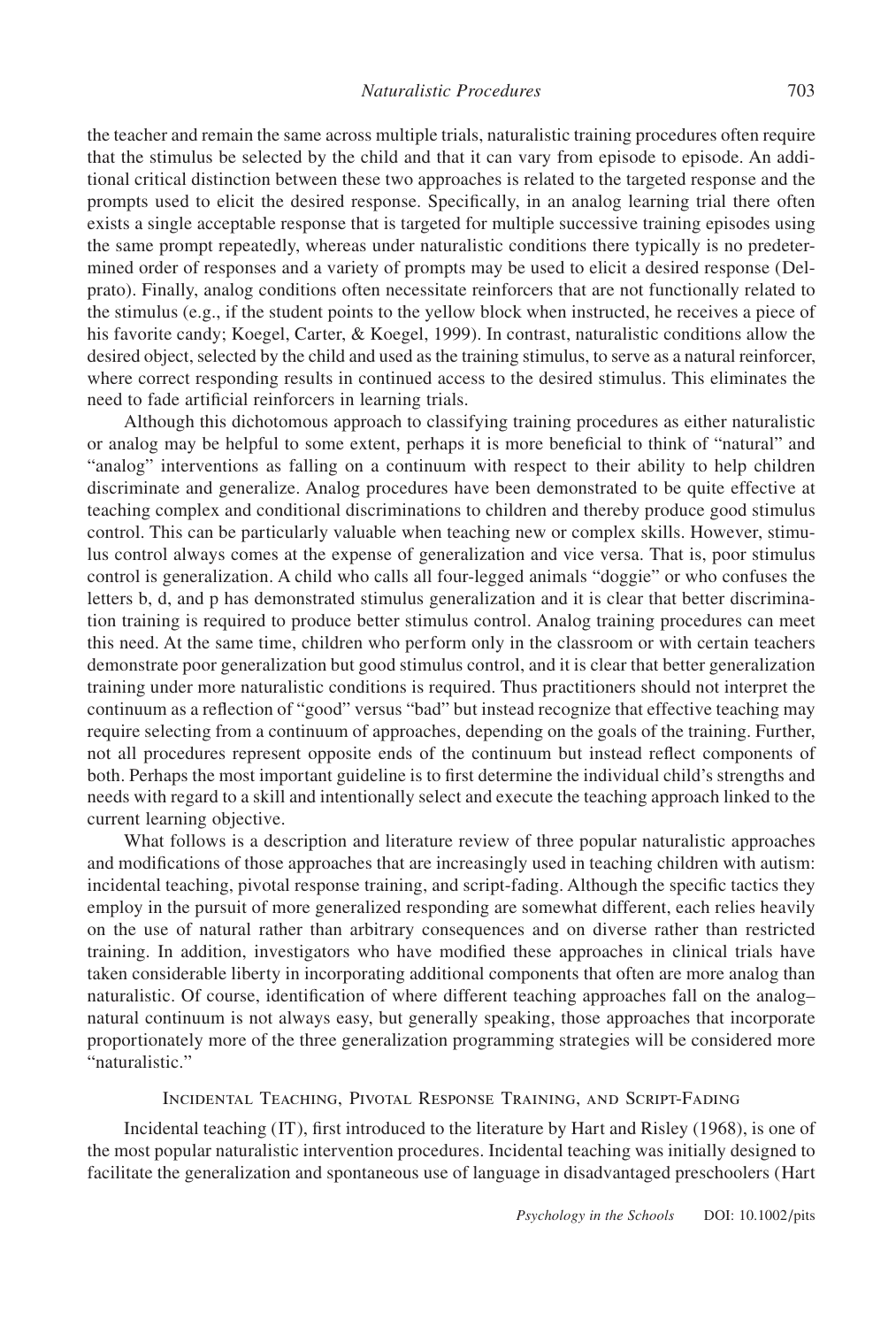& Risley, 1968, 1974, 1982). Although IT was not originally developed for use with children with autism, it has been modified to meet the social and educational needs of these students, with the assumption that it can be powerful in promoting the generalization and spontaneous use of communication in students with autism (Miranda-Linne & Melin, 1992).

Incidental teaching generally begins by arranging a teaching environment that contains materials and activities that are attractive to the child. Once the teaching stimuli are in place, the child's interest in or initiation toward a stimulus item denotes the beginning of the teaching trial. In its original form, IT occurs only when a child reaches for or requests access to the preferred stimuli or activities. For example, a child might look at a ball and say "want ball" or simply reach for the ball. However, teaching may also be initiated by presenting stimuli or activities to the child that have been found to reliably function as reinforcers in the past. For example, an incidental teaching episode might begin with either a verbal cue such as, "Push the button on the toy," or a nonverbal cue such as blocking the door handle until the child asks for the door to be opened (Wilczynski et al., 2003). Because these types of interactions can occur in many different situations and with many different stimuli, depending upon the child's interests, incidental teaching involves training diversely. Once the initiation or cue is present, the student is given the opportunity to respond and the behavior is reinforced with access to the preferred object. The response to the child's behavior is followed by a pause marking the end of one episode. The teacher then waits for the child to initiate another learning trial or begins the next trial by presenting a motivating stimulus. These discrete learning trials can appear similar to analog procedures; the primary difference in this case is that these episodes are guided by the child's interests, rely on natural consequences, and are performed in natural settings, using a diverse set of stimuli. These latter features distinguish IT as a naturalistic procedure.

Pivotal response training (PRT; Koegel, Koegel, Harrower, & Carter, 1999) is another common naturalistic approach to intervention. The purported goals of PRT are to (a) teach the child to be responsive to multiple learning opportunities taking place in naturalistic settings, (b) decrease the need for constant coaching and directing of child behavior, and (c) decrease the time the child is removed from natural settings (Koegel, Koegel, Harrower, et al., 1999). These goals are approached via teaching children with autism a common set of "pivotal" behaviors or skills (i.e., "behaviors that are central to wide areas of functioning such that a change in the pivotal behavior will produce improvement across a number of behaviors"; Koegel, Koegel, & Carter, 1999, p. 577). Teaching children to respond to multiple cues is one of the pivotal behaviors targeted in PRT. This is achieved by teaching with multiple examples of a given stimulus, hopefully compensating for the tendency of children with autism to attend to irrelevant or noncritical features of a stimulus (Koegel, Koegel, Harrower, et al., 1999). Motivation is another pivotal area emphasized in PRT; specifically, PRT utilizes the following procedures to incorporate motivation into training: (a) child choice in materials selection; (b) the use of natural reinforcers, functionally related to the task; (c) interspersing of mastered tasks along with learning tasks; and (d) reinforcing attempts (Koegel, Koegel, Harrower, et al., 1999). PRT also incorporates teaching of self-management and self initiations as pivotal behaviors. Self-management involves teaching the individual to identify, observe, and record each occurrence of a target behavior and to self-administer consequences (Koegel, Koegel, Harrower, et al., 1999). Teaching self-initiations relies primarily on teaching children to query for information, a common means of both initiating social interactions and of acquiring information.

PRT has several naturalistic features in common with IT. For example, as with IT, PRT follows the child's choice, lead, or interest, and teaching episodes occur when the child has sustained attention to the target object. Further, there is an emphasis on use of natural consequences, using reinforcers that are directly related to the response being taught in applied settings. In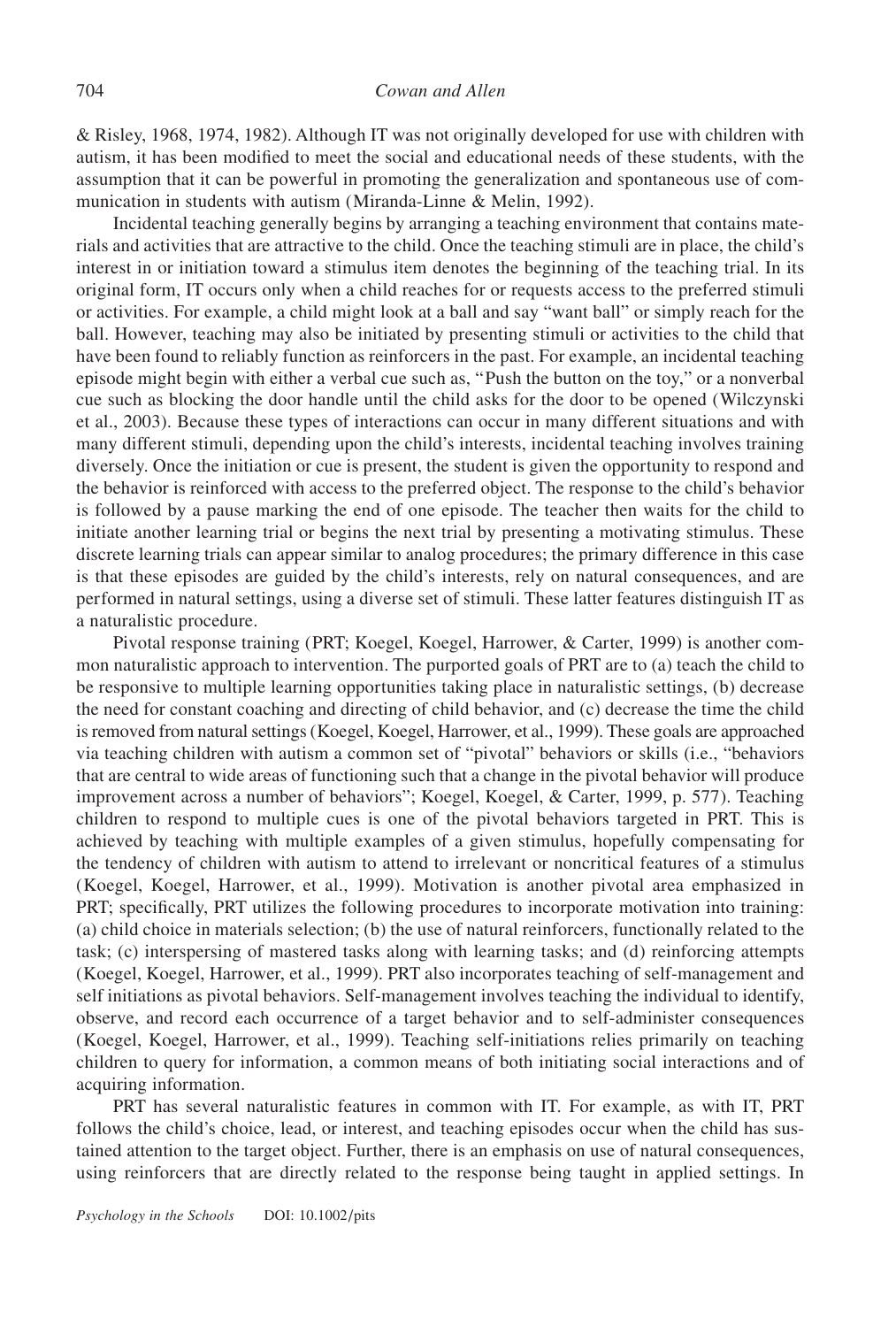contrast to IT, however, PRT pursues diversity in training more aggressively, by interspersing mastery tasks and by purposely varying the training stimuli to include multiple cues. PRT procedures also encourage reinforcement of all attempts at responding when initial acquisition is of interest. Finally, PRT specifically incorporates mediators through self-management training, which is one naturalistic means of promoting generalization.

Interestingly, PRT also has some features that are more consistent with analog interventions. For example, PRT includes elements of discrete trial training, with a strong emphasis on structured teaching interactions, delivery of instructions from the teacher, and providing consequences for every response by the child. In addition, PRT systematically incorporates prompting procedures into the model to assist a child with learning to respond to multiple cues. For example, PRT typically includes within-stimulus prompting, which involves the exaggeration of relevant features of a stimulus (e.g., Schreibman, 1975). It also includes conditional discrimination training, which requires students to attend to multiple cues and narrow their response upon consideration of available information (e.g., Schreibman, 1988). These techniques are focused more on discrimination than is generalization training. Nevertheless, these procedures are thought to produce children who will respond to multiple environmental cues, better preparing them for learning conditions likely to occur in the typical classroom setting.

Script-fading (Krantz & McClannahan, 1993) is a third naturalistic procedure that incorporates the use of scripts into applied settings as a means of enhancing the quantity of social initiations and quality of social interactions between children with autism and others. Guided by the observation that children with autism demonstrate inadequate initiation and topical conversational skills, script-fading provides setting-specific visual or auditory cues to guide children's verbalization during social interactions. They are taught to initiate using socially valid scripts in naturalistic settings. Moving beyond analog training conditions, script-fading incorporates mediators between training and generalization conditions in an effort to enhance both trained and spontaneous verbal initiations. For example, at lunch, children may talk about (a) what they did in class prior to lunch, (b) what they will do at recess immediately following lunch, and/or (c) what they are eating for lunch. Scripts designed to assist a child in initiating and sustaining interactions might include both questions and statements about each of these activities. A facilitator would prompt the child to follow the scripts in the applied setting. Once the student is regularly reading a variety of visual scripts, the facilitator retreats and the printed sentences are shortened successively until faded almost completely. Scripts are then incorporated across a variety of settings, individuals, and activities as a means of insuring diversity in training.

Script-fading may be modified for children who are beginning readers by incorporating one or two word phrases along with a picture into a child's visual schedule as a cue to initiate during the next scheduled activity (Krantz & McClannahan, 1998). Once taught, these scripted prompts may be systematically faded by removing sections of the visual scripts until they are absent. Script-fading may also be modified for children who are nonreaders through the use and fading of audiotaped scripts in applied settings (Stevenson, Krantz, & McClannahan, 2000).

Script-fading has some naturalistic features in common with both PRT and IT. Specifically, through the use of multiple scripts across a variety of settings, script-fading incorporates training diversely. This feature teaches the student the skill of initiation, which Koegel and colleagues identify as a pivotal behavior within the PRT paradigm. IT also relies on training diversely as a defining naturalistic feature. Incorporating mediators is a naturalistic feature common to both script-fading (i.e., peers as mediators) and PRT (i.e., self-management training); IT does not share this particular naturalistic feature. Given its reliance on both diversity in training and incorporating mediators, script-fading is strongly grounded in approaches designed to facilitate generalization and spontaneity. With regard to the naturalistic–analog continuum, script-fading falls within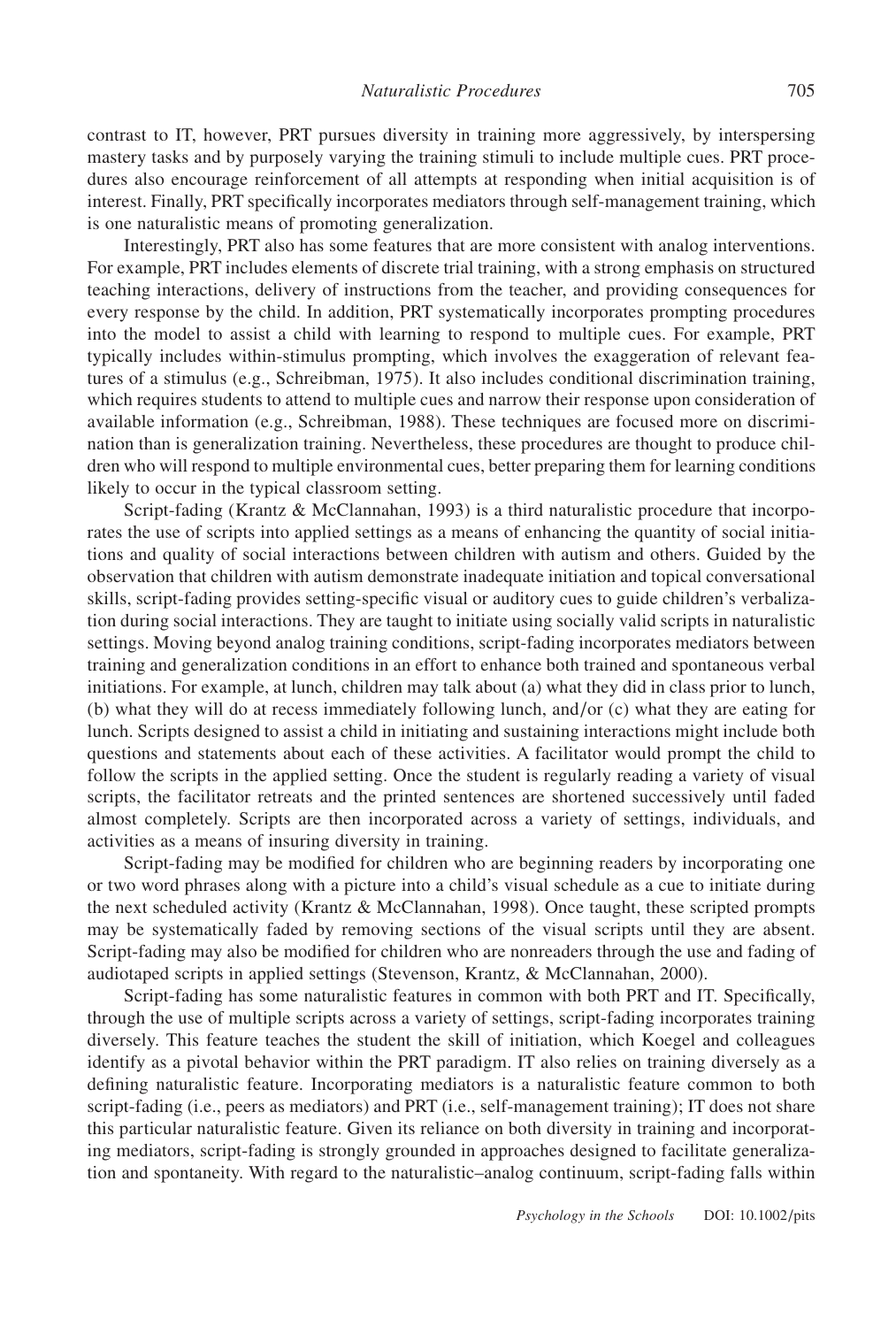close range to both PRT and IT, which anchors it somewhere between the naturalistic and analog ends of the continuum.

These three predominant forms of naturalistic intervention—incidental teaching, pivotal response training, and script-fading procedures—and numerous modifications thereof, have undergone considerable evaluation as interventions designed to produce both acquisition and generalization of skills widely considered to be critical in the treatment of autism spectrum disorders (ASD). Perhaps not surprisingly, these critical domains are aligned closely with the DSM-IV-TR (American Psychiatric Association, 2000) diagnostic categories and include procedures to develop and strengthen language and communication skills, to enhance social interactions, and to expand the range of play skills. That literature is now reviewed.

### *Naturalistic Procedures to Enhance Communication*

The ability to effectively communicate is a critical life skill. For students within the school setting, functional communication is important for gaining access to desired items or activities and as a means of making choices and requesting assistance and information throughout the day. Students also require effective communication skills to initiate and maintain social interactions. Such communication allows educators to assist students in those areas for which the student requests clarification or additional direction. Without adequate communication skills, individuals with autism may experience academic frustration and/or failure.

Perhaps because language is such an important prerequisite to both social competence and successful academic performance, research on using naturalistic procedures for language development in individuals with autism has received considerable attention in the literature.

Almost 40 years ago, Hart and Risley (1968) developed their naturalistic "incidental teaching" procedures as a means of increasing the generalization and spontaneous use of language in young children. Subsequent to that, Rogers-Warren and Warren (1980) modified the standard incidental teaching procedures to rely more heavily on teacher directedness for teaching children to request specific objects. In their "mand-model" technique, when a child approaches a specific object, the teacher tells the child to request the object. If the child successfully requests the object, he is given the desired object immediately. If the child does not ask for the object, the teacher models the desired request (e.g., "Can I have the truck?"). Rogers-Warren and Warren successfully taught teachers to use the mand-model approach, and contingent praise was delivered to enhance the use of requests in children with significant language delays. In addition to increasing their use of modeled requests, the child participants demonstrated an increase in both novel words and word combinations. Recently, the mand-model approach has been described as useful for teaching children with autism across multiple natural settings. For example, Wilczynski et al. (2003) described a "working walk" strategy whereby a teacher and student move around a natural environment to take advantage of preplanned and naturally occurring language learning opportunities. For example, a teacher might block access to a door and ask the student what he or she would like. If the student does not respond with either "move please" or "open the door," the teacher models the request. If the student still does not respond, the teacher models it one more time and access through the door is granted. Although this mand-model procedure is naturalistic in that (a) it follows the child's interest as a means of setting up a natural consequence, and (b) it allows for training diversely, it also relies on traditional DTT components such as teacher control of stimulus presentation to initiate learning trials, which may be particularly helpful for children who are less likely to initiate an interaction (Rogers-Warren & Warren).

In the early 1980s, McGee, McClannahan, Krantz and colleagues began investigating their own modifications of the incidental teaching procedures. Their concerns were that the original incidental teaching procedures required an initiation of interaction by the student, a component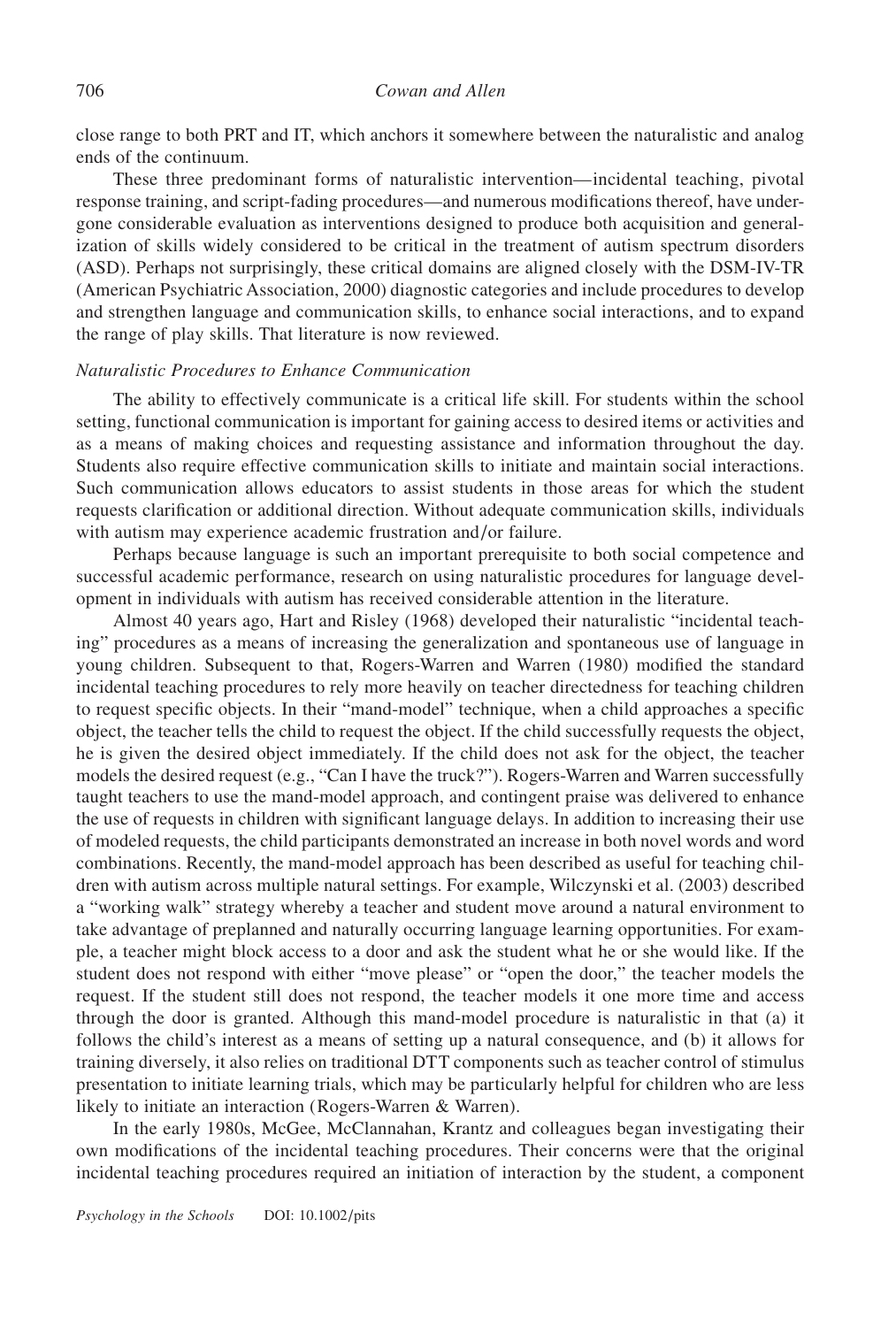that would clearly help identify natural reinforcers, but something that children with autism do not do well. Thus, they altered the procedure to rely more on adult initiations in a natural setting. However, the procedure retained the important naturalistic components of contingent access to natural reinforcers and training diversely. In an early study, two children were taught receptive object labels during a lunch-making activity using four different sets of lunch-making stimuli (McGee, Krantz, Mason, & McClannahan, 1983). During training, an adult initiated an interaction by asking for a specific object (i.e., "Give me \_\_\_\_"), using gestural prompts if necessary, and then rewarding the student for correct responses with verbal praise and access to the object necessary for making lunch. In a multiple baseline design across object sets, the researchers were able to demonstrate within-subject replications of increased use of correct, unprompted receptive object labels during a lunch-making activity. In addition, the newly acquired language skills generalized to both a different setting and time of day, building evidence in support of the naturalistic approach as a means of enhancing generalization.

In a related study, McGee, Krantz, and McClannahan (1985) compared a naturalistic and an analog teaching strategy in terms of their effects on the acquisition and generalization of preposition use in three children with autism. In the analog condition, all stimuli were selected by the teacher, the consequence for the appropriate response was access to an arbitrary reward not related to the training stimuli, and training took place at a table in a traditional one-to-one DTT format. In contrast, within the naturalistic condition, teaching stimuli were child selected, the consequence for appropriate responses was access to the desired teaching stimulus, and training took place in a playlike setting with all stimuli contained on a nearby shelf. Generalization probes took place during free-play settings not originally used for teaching. Although both the naturalistic and analog conditions resulted in an overall increase in the correct use of prepositions, careful analysis revealed that the naturalistic condition resulted in greater generalization of preposition use across settings, teachers, and stimuli. This study was important because it provided evidence supporting the effectiveness of naturalistic procedures in teaching language skills and showed using naturally occurring reinforcers and training in more diverse settings resulted in greater generalization than that found using an analog teaching procedure.

Similar results have been reported in related subsequent studies. Miranda-Linne and Melin (1992) compared naturalistic teaching and traditional DTT procedures in a study designed to facilitate the acquisition, generalization, and spontaneous use of color adjectives in two schoolaged children (i.e., a 10-year-old and a 12-year-old) with autism as related to preferred toys and food items. These researchers discriminated between analog and naturalistic procedures in a manner almost identical to methods described by McGee et al. (1985), changing only who initiated the interaction (i.e., child vs. adult), what the consequences were for appropriate responses (i.e., naturalistic vs. artificial reinforcers), and where training took place (i.e., criterion setting vs. one-toone session). Generalization to a novel setting (i.e., at home, with parents) and novel items in the classroom were monitored closely throughout this study. Initially, when compared to naturalistic teaching procedures, the analog approach resulted in faster acquisition and greater generalization for both students. However, follow-up observations indicated that the naturalistic teaching procedure resulted in equal retention, greater generalization, and equal-to-greater levels of spontaneous use of color adjectives in both target and novel settings. The results of Miranda-Linne and Melin's study confirm that effective teaching strategies can take place in natural settings throughout the classroom and may result in more powerful, generalizable outcomes for students with autism. At the very least, this research builds evidence suggesting that naturalistic procedures can be at least as effective as analog procedures.

In another study investigating the efficacy of naturalistic procedures for increasing communication skills, McGee et al. (1992) modified the traditional incidental teaching approach by incor-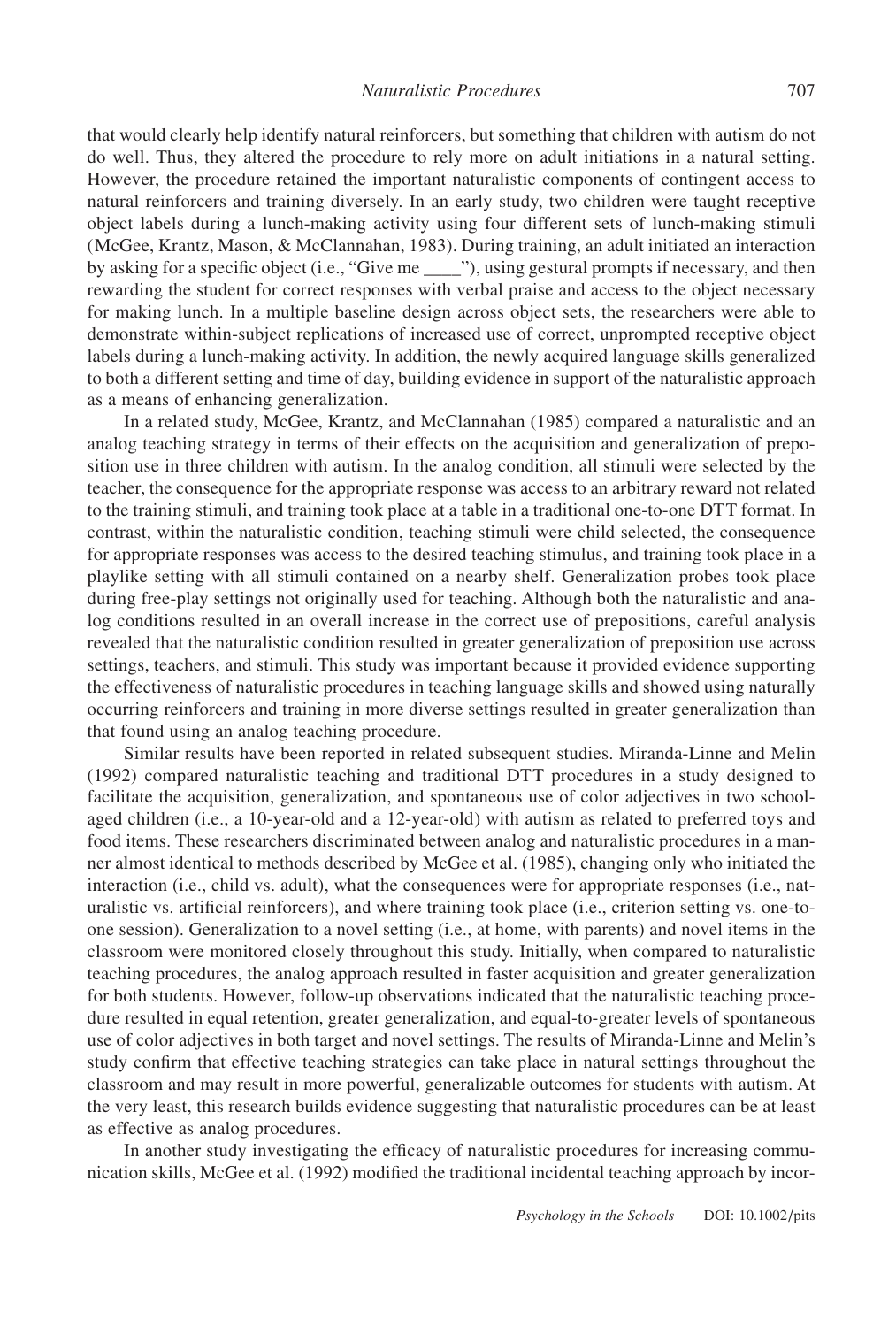### 708 *Cowan and Allen*

porating mediators as an additional means of enhancing generalization. They employed peer tutors as treatment agents in applied settings to assist children with autism in the acquisition and use of labels during play-based sessions with peers. Specifically, the clinicians trained peers in a procedure similar to those adult-initiated procedures described above. In a naturalistic play setting containing preferred toys, peers were taught to use incidental teaching by waiting for the child with autism to initiate a request, asking the child to label the toy, giving the toy to the child when he labeled it, and then praising the correct response. The tutors were also taught to engage the children with autism in turn-taking to increase the opportunity for more incidental teaching trials. In addition to demonstrating appropriate use of labels, McGee et al. reported that one of the children demonstrated an increase in reciprocal interactions with peers during a novel, free-play situation. This study demonstrates that teaching self-initiations can not only aide in enhancing communication, it can enhance social interactions between children with autism and their typically developing peers.

The reliance by McGee and colleagues on more analog-like adult- and peer-initiated interactions within their naturalistic procedures allowed them to circumvent the fact that children with autism do not typically initiate frequent interactions. Koegel and colleagues choose to deal with this problem in a different way. Their PRT procedures first target self-initiations and then teach the child to use specific language skills for a range of stimuli in naturalistic settings. Specifically, highly desirable stimuli and/or novel stimuli were hidden in paper bags and children were prompted to question "What's that?" (Koegel, Camarata, Valdez-Menchaca, & Koegel, 1998). Once the child initiated an interaction by asking the question, the experimenter modeled the name of the object and the child repeated the noun. All prompts were faded over time and generalization probes in both training and novel settings were used to determine whether the child would generalize his use of self-initiations and labels to new stimuli across settings. This approach utilizes many of the common defining characteristics of naturalistic procedures, including using naturalistic consequences (i.e., the child gains access to a desired item following the behavioral response), training diversely (i.e., a variety of stimuli were used across settings), and incorporating mediators (i.e., using common prompts, then fading).

In a related study, Koegel, Carter, and Koegel (2003) trained children to self-initiate by using books with pop-up features to prompt the question, "What happened?" or "What is happening?" Once the child self-initiated a question in response to a pop-up, the researcher answered the question and then provided the child with access to the highly desired pop-up book. In addition to successfully self-initiating, children were taught to use appropriate temporal morphemes under naturalistic conditions. Gains were also made in untrained generalization settings including increased mean length utterances, number of questions asked, total number of verbs used, and diversity of verb usage. Again, PRT incorporated naturalistic consequences, diverse training, and the programming of common mediators. This line of inquiry is critical because, in addition to teaching children to self-initiate as a means of increasing the number of naturally occurring opportunities to practice communication skills, such procedures teach children to interact with others under a variety of socially valid conditions. That is, children are provided with an opportunity to practice both language development and social exchanges.

In sum, naturalistic approaches to developing communication skills have included natural consequences, diverse training environments, and peer mediators. These approaches have been subjected to numerous evaluations. Variations have addressed the fact that children with autism do not reliably self-initiate, but in general, naturalistic procedures have proven effective in producing both acquisition and generalization of language skills. In addition, when compared to more analoglike procedures, naturalistic procedures tend to result in more favorable outcomes for students, including increased generalization and enhanced spontaneous use of language (Delprato, 2001).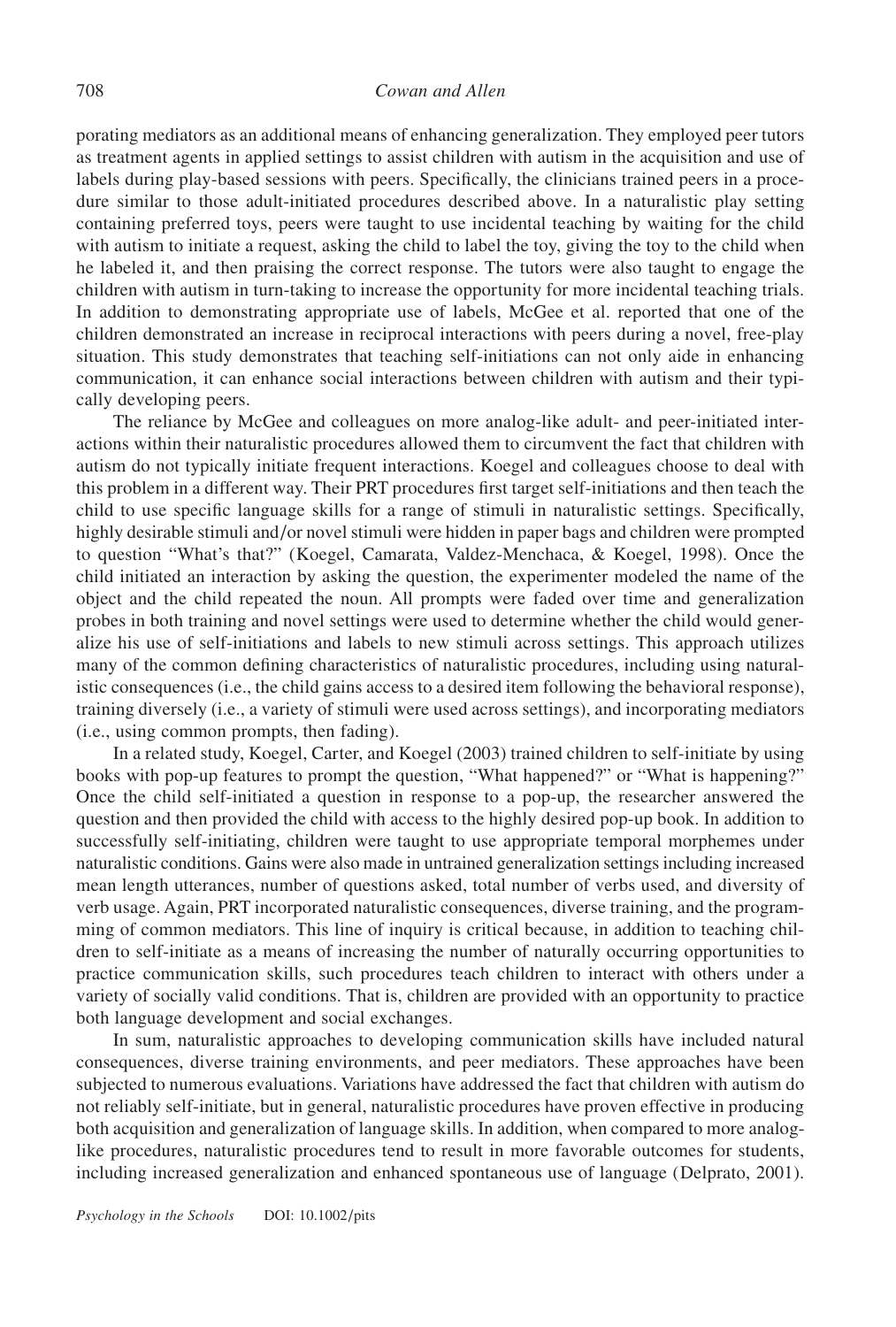School-aged children are faced with multiple social demands throughout their educational career. For example, breakfast programs, lunch programs, play time, recess, and "specials" classes rely heavily on social exchanges for successful functioning. Social competencies necessary for success in these environments include entry skills (e.g., initiating a conversation), the ability to maintain interactions (e.g., taking turns, cooperating), and problem-solving skills (e.g., dealing with a disagreement on the playground) (Sheridan, 1995, 1998). These skills also apply to the classroom as children engage in more traditional academics such as learning to read, write, and perform mathematical computations. Developing and maintaining meaningful social relationships with adults and peers in the educational setting is deemed critical—so critical, in fact, that a lack of such skills is a defining characteristic for children with social–emotional disabilities (Gresham, 1997). A qualitative impairment in social functioning is also a defining characteristic of children with autism. The commonality between these two disorders is that the educational system views students'lack of sufficient social competency as interfering with their educational progress (IDEA, 2004). Given the relationship between social competence and successful academic performance, social skills intervention is often targeted in individualized education plans for students with autism. Researchers have investigated whether naturalistic interventions can be effective in increasing the frequency, duration, and generalization of social behaviors across applied settings (e.g., Pierce & Schreibman, 1995, 1997; Storey, Smith, & Strain, 1993). A unique feature of this line of inquiry is the incorporation of both peer tutors and script-fading procedures as means of incorporating mediators.

Pierce and Schreibman (1995) taught peer "tutors" to function as treatment agents, training the peers to make certain the student is attending prior to stimulus delivery, to give the student choices, to vary toys regularly, to model appropriate discrete social behaviors, to reinforce attempts, to extend conversation, to encourage turn taking, to narrate play sequences, and to teach the student to respond to multiple stimulus cues. Many of these procedures are naturalistic in their reliance on natural consequences through student choice and reinforcement of attempts, diverse training, and the use of peers as instructional mediators. The application of this intervention package resulted in prolonged interactions with peers, the demonstration of initiation of both play and conversation, and increased engagement in language and joint attention behaviors in two schoolaged children with autism. Response generalization—defined here as the demonstration of joint attention, a response not targeted by intervention—was evident in both participants.

Although some evidence suggested generalization, a limitation of this study was that there was no reported evidence of generalization of the target behaviors to more than one peer tutor. In a related study, Pierce and Schreibman (1997) employed peers as treatment agents by teaching them the procedures described above (Pierce & Schreibman, 1995). However, a primary difference between this study and the original study is that the latter study incorporated data collection on the primary dependent variables across both trained and untrained peers. Outcome data provided evidence that two school-aged children with autism improved performance in the following social skills: maintaining interactions, initiating conversations, and initiating play. Perhaps more importantly, results suggested that the target behaviors generalized to other trained and nontrained peers.

In a parallel line of inquiry spanning across decades of research, Strain and colleagues (e.g., Odom & Strain, 1984, 1986; Strain & Odom, 1986; Storey et al., 1993) have demonstrated that incorporating peers as mediators to enhance social interactions among children with autism and their typically developing peers is indeed an evidence-based mode of treatment. A unique feature of this line of inquiry is the movement away from clinical (e.g., center-based) research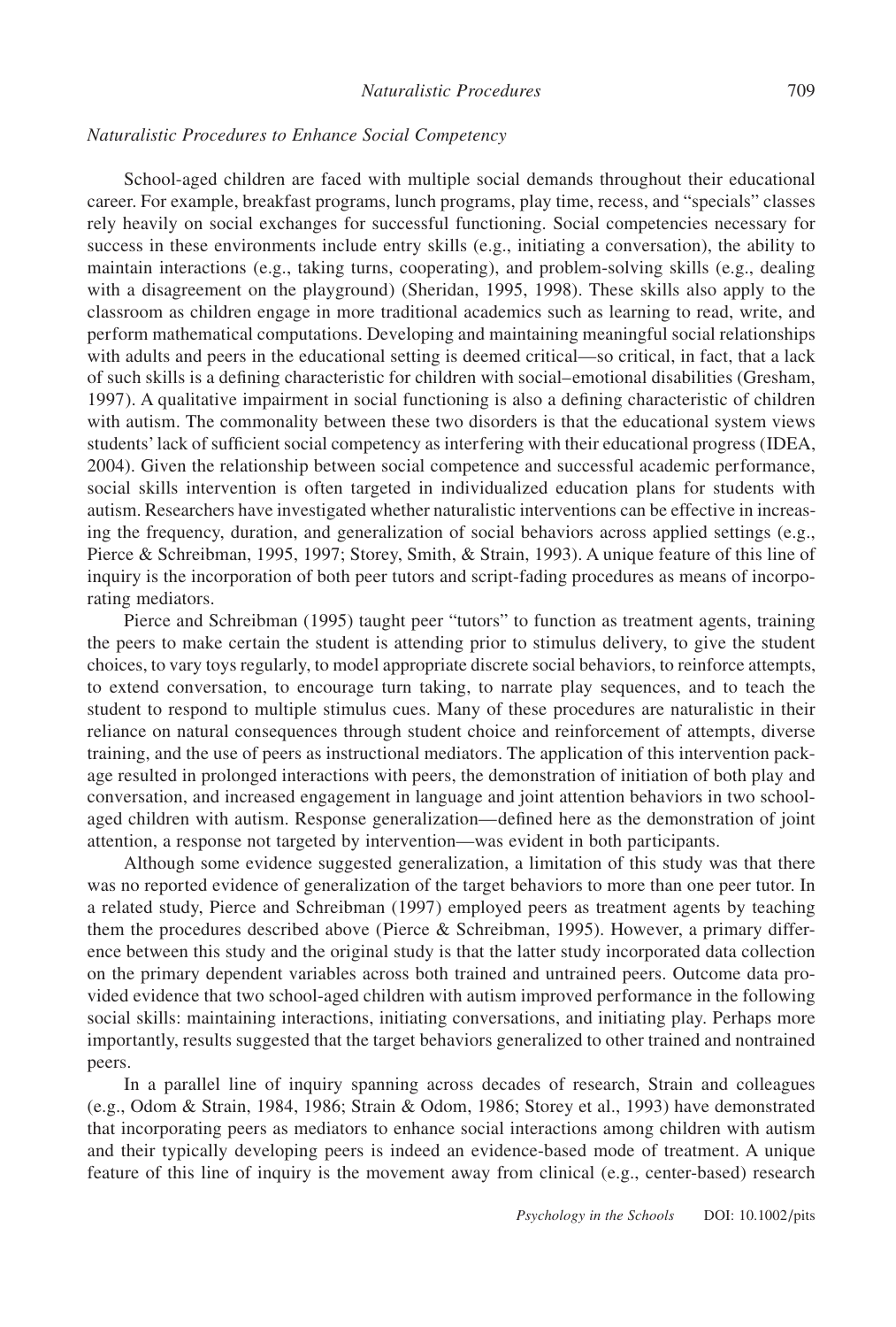settings (e.g., Odom & Strain, 1986) to applications in the public school settings, utilizing teachers as trainers of peer confederates (Storey et al.). Within the context of this approach to intervention, student confederates are taught to use a variety of skills (e.g., sharing, sharing requests, using complements) to increase social interactions between the children with autism and their peers—an approach very similar to those procedures described earlier in this section. A complete review of this line of inquiry is beyond the scope of this article. However, the interested reader is referred to an article by Bass and Mulick (2007, in this special issue) for a thorough review of this literature.

Scripts have also been used as prompts to enhance social interactions between children with autism and their typically developing peers. Specifically, researchers have investigated the efficacy of incorporating written or audiotaped scripts as mediators across training and generalization conditions, with the goal of increasing the number of initiations children with autism demonstrate toward peers. For example, Krantz and McClannahan (1993) used papers containing socially valid written scripts as prompts to guide the students with autism during interactions with peers. The researchers used scripts reflecting activities students had recently engaged in with other students, activities students were planning for in the future, and objects within the classroom setting. For example, during a classroom activity one student was prompted to ask another, "Mike, what do you like to do best on Fun Fridays?" (p. 125). During training, some manual prompts were necessary. Manual prompts included guiding the student to look at the script and teaching the student to use a pencil to follow the words as he read. Once manual prompts were faded, the teacher positioned herself in a periphery location within the classroom setting and scripts were systematically faded by gradually decreasing the number of words on the visual prompt (i.e., they began with a full phrase in printed text and ended with merely a pair of quotation marks). In this investigation, scripts were faded using a five-step gradual reduction of written text.

Using the number of initiations and responses as the primary dependent variables, Krantz and McClannahan (1993) reported that the school-aged participants demonstrated an increase in social initiation with and responsiveness to peers in applied settings. In addition to tracking the scripted initiations, data were maintained on unscripted initiations. Analyses of these data revealed that as scripted initiations decreased, unscripted initiations systematically increased. Similar findings have been reported elsewhere under slightly different conditions. For example, Sarokoff, Taylor, and Poulson (2001) incorporated scripts into classroom activities by attaching textual phrases to either snack packages or videogame boxes. Once the students were taught to read the script in the applied setting through manual prompts, scripts were systematically faded using the same fivestep fading procedure described in Krantz and McClannahan (1993). In addition to demonstrating an increase in scripted interactions, the participants demonstrated unscripted statements and they generalized such a statement to novel conditions.

Unique modifications to script-fading have been studied for use with both early readers and nonreaders. For example, Krantz and McClannahan (1998) embedded scripts into the visual schedules of preschool-aged children who were beginning readers. These scripts were incorporated to increase the boys' initiations with others within applied settings. Because their interactions with adults were significantly fewer than desired, scripts targeting initiations with adults were the primary focus of this study. These scripts were less elaborate than those in the initial study with older children, incorporating the following scripts into regular activities: "Watch me" and "Look." Because these scripts contained fewer words, script-fading took place in three phases. Each phase involved cutting away part of the visual cue until it was entirely faded. Once the students were trained to use the scripts to increase their use of scripted initiations, their demonstrated increase in verbal elaborations and unscripted interactions were maintained as new teachers were introduced into the naturalistic setting. In addition, after scripts were faded, treatment gains were maintained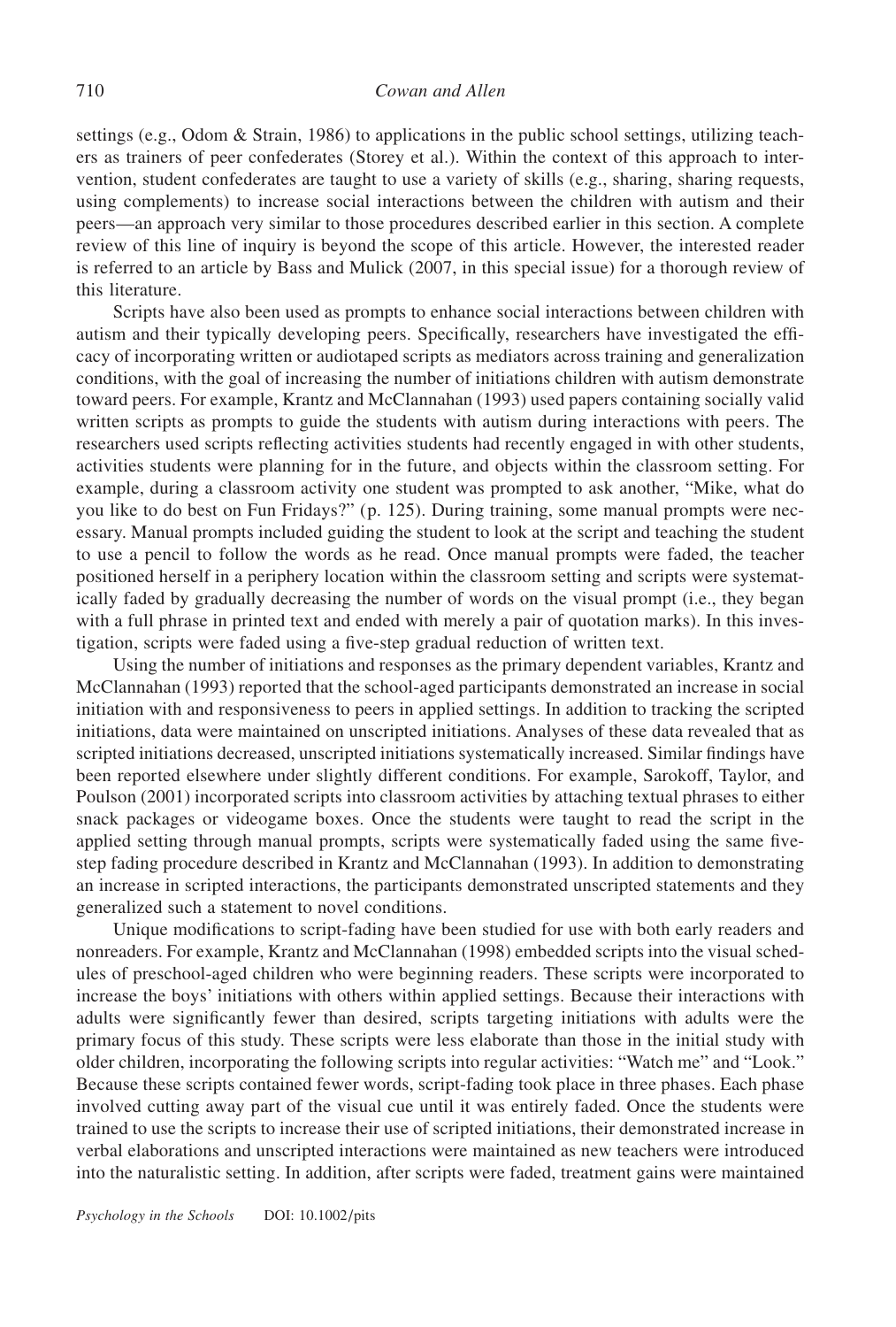and unscripted interactions generalized to different activities and topics. This study builds further evidence in support of the use of incorporating mediators to enhance generalization.

In another extension of script-fading, Stevenson et al. (2000) incorporated scripts through audiotaped messages for students who were nonreaders. This study relied on the use of Language Master, a device that reads and plays aloud small plastic cards containing various audiotaped scripts for social interactions. The participants were taught to incorporate the use of this technology into applied social settings. Specifically, students were prompted to use their Language Master cards through the use of visual icons on their visual schedule books. In addition to the visual cues, the teacher manually prompted the student through a visual sequence that walked them through the use of the Language Master. Once the children began to demonstrate the skill reliably, manual prompts were faded. The scripts were systematically faded through an eight-step procedure that began by fading one word at a time, which was followed by the removal of the Language Master and clipboard, ending with the removal of the cards as cues. Data demonstrated an increase in both scripted and unscripted interactions between the students and targeted adults across settings. A unique feature of this study was its use of an audiotaped script as a mediator across training and generalization conditions. This unique application allowed teachers to implement script-fading for students who were nonreaders.

Together these studies demonstrate that script-fading can be an effective means of improving social functioning in children with autism. Reliance on diverse training and the incorporation of peers as mediators identifies script-fading as a naturalistic procedure that has produced both increases and generalization of important social skills. Interestingly, although script-fading is typically discussed as an intervention targeting social development, it clearly addresses development of communication skills as well. Likewise, naturalistic procedures designed to develop communication skills also indirectly address social relationships. In sum, there is much overlap in the application of naturalistic procedures designed to target communication and social skills development.

### *Naturalistic Procedures to Enhance Play Skills*

Children with autism demonstrate a restricted range of interests often revealed in qualitative impairments in symbolic, functional, and sociodramatic play (Seigel, 2003). Even when children with autism are taught more adaptive play skills, they are often rigid and limited and do not generalize well to novel toys and settings (e.g., Terpstra, Higgins, & Pierce, 2002). Play skills are important because they provide means by which children socialize and communicate with peers. In addition, children with inadequate play skills have been found to exhibit more disruptive behavior problems (e.g., Thorp, Stahmer, & Schreibman, 1995). Given the relevance of play skills to overall adaptive functioning, it is not surprising that researchers have explored the application of naturalistic procedures to the development and enhance of advanced play.

Stahmer (1995) developed a naturalistic approach to teach children to perform symbolic play. This researcher defined symbolic play, in part, as activities in which the child uses an object as if it were something else, such as a child pushing a block across the carpet pretending it is a boat. Symbolic play was also defined as using objects in ways that reflect features not really present, such as pretending to peel a plastic banana and pretending to throw the peel away. Finally, symbolic play could include reference to imagined objects as if they were physically present, such as pretending to eat an apple not really present. Treatment consisted of discrete trial training in naturalistic settings. Each discrete trial began by showing the child a preferred toy or object. Once the child's attention was captured, the teacher modeled symbolic play with the toy or object. If the child did not respond, symbolic play was modeled again. The procedure also included numerous naturalistic elements. Both approximations to and exact responses were reinforced with access to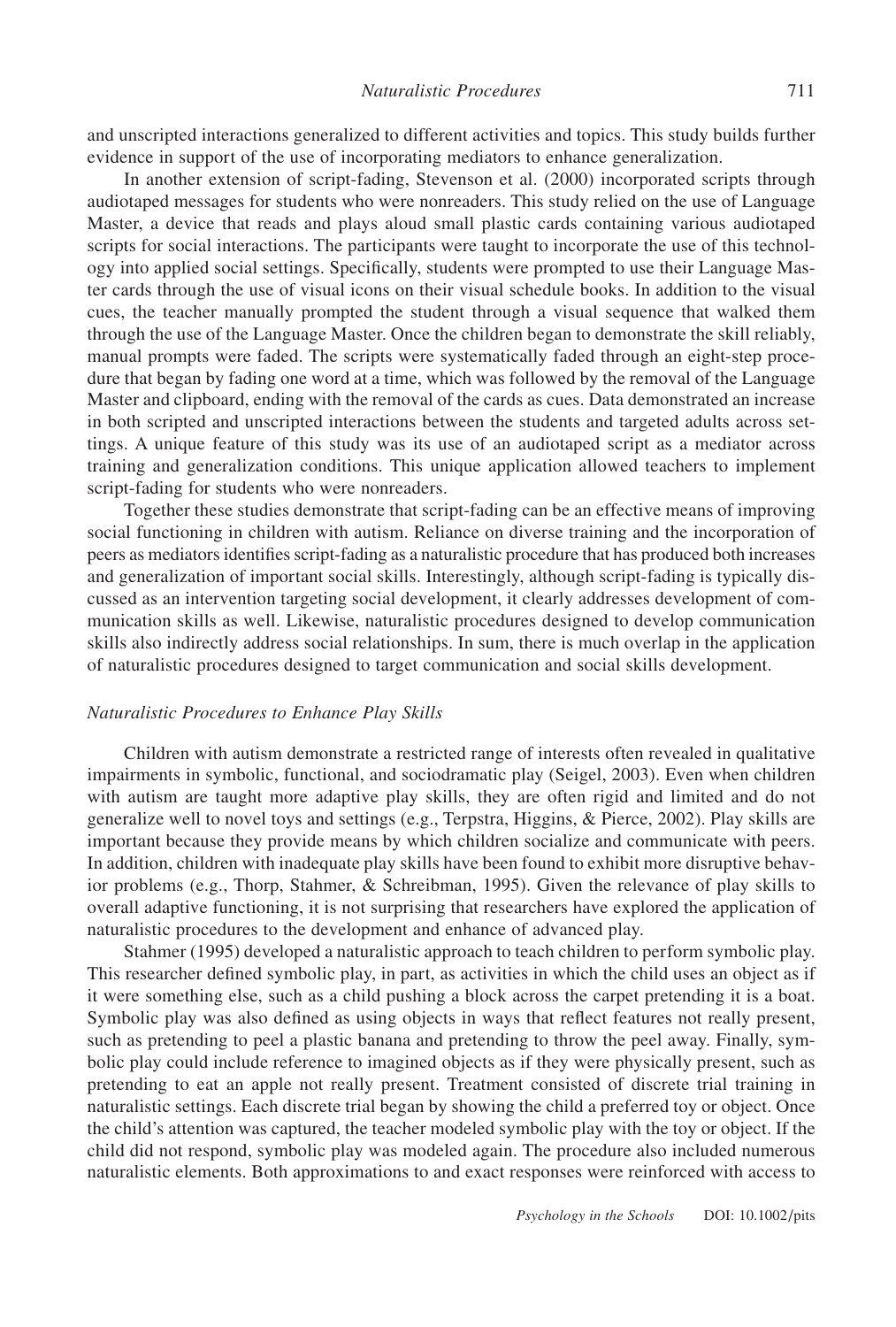the preferred object. In addition, the teacher trained diversely by interspersing mastered functional play along with trials teaching symbolic play to increase variation and allow for success.

As compared to baseline observations, data showed that following treatment, the children demonstrated an increase in both symbolic play and play complexity. In addition, it was observed that as the complexity of their play skills increased, their responsiveness to peers also increased. Follow-up probes indicated maintenance at 3 months postintervention. In addition, the play skills treatment generalized to new situations. Finally, the students were observed to develop their own unique play actions and to demonstrate them at rates similar to those of their typically developing peers, enhancing the quality and breadth of social interactions.

In a related study, Thorp et al. (1995) used a naturalistic procedure to teach children sociodramatic play skills. Sociodramatic play skills included role-playing (i.e., adopting the role of a real or fictitious character), make-believe transformations (e.g., substituting make-believe objects for real objects, as related to dramatic play sequence), and persistence (i.e., carrying out an entire theme from beginning to end). Treatment consisted of the same analog and naturalistic training procedures as used in the Stahmer (1995) study, with the exception of focusing on sociodramatic play instead of symbolic play. In addition to increased demonstrations of sociodramatic play skills, again the children demonstrated an increase in positive responses to their peers.

The initial results of this line of inquiry suggest that combined analog and naturalistic procedures can be used to enhance the child's play skills repertoire, which increasingly "normalizes" their ability to engage in play-based activities mimicking those of their peers. Furthermore, the data suggest that as the quality of their play increases, their responsiveness to peers is also improved. Finally, although these studies offer no endorsement of the relative merits of analog or naturalistic procedures, they suggest that the two can be combined to effectively address both acquisition and generalization of skills important to the treatment of children with autism.

## Conclusions and Implications for Research and Practice

Teaching children with autism can be a challenge. Arranging for an intensive, structured, and controlled analog teaching environment can help. Extensive research has demonstrated that these types of teaching interactions are important in the development of basic communication, social, and play skills. However, that help comes at a cost. Skills learned under these highly structured and controlled analog teaching environments often do not generalize well. Naturalistic procedures can help in addressing that concern. A well-developed line of research has repeatedly demonstrated that less controlled teaching that occurs within the diversity of the natural environment, driven by the interests of the child and prompted by peer or scripted mediators can produce important communication, social, and play skills that do generalize to natural and novel settings.

Must one choose between analog and naturalistic procedures? We think not. Our review of the research suggests that the dichotomy is often more apparent than real. Certainly naturalistic procedures have distinctive features characterized by the use of natural consequences, diversity in training, and the incorporation of mediators of training. However, much of the research on the most popular naturalistic procedures shows that they commonly are modified to incorporate elements of analog procedures as well. Perhaps the best teaching procedures are those that combine both. Unfortunately, direct comparisons of exclusively analog interventions, exclusively naturalistic interventions, and combinations of the two have yet to be conducted.

Are there times that choosing makes sense? We believe so. Analog procedures appear to be best suited for conditional discrimination training and the establishment of tight stimulus control. Thus, if one is attempting to teach a child to make a complex discrimination, using a largely analog approach may be in order. On the other hand, naturalistic procedures appear to be best suited for generating generalized responding. Thus, if one is most concerned with the generaliza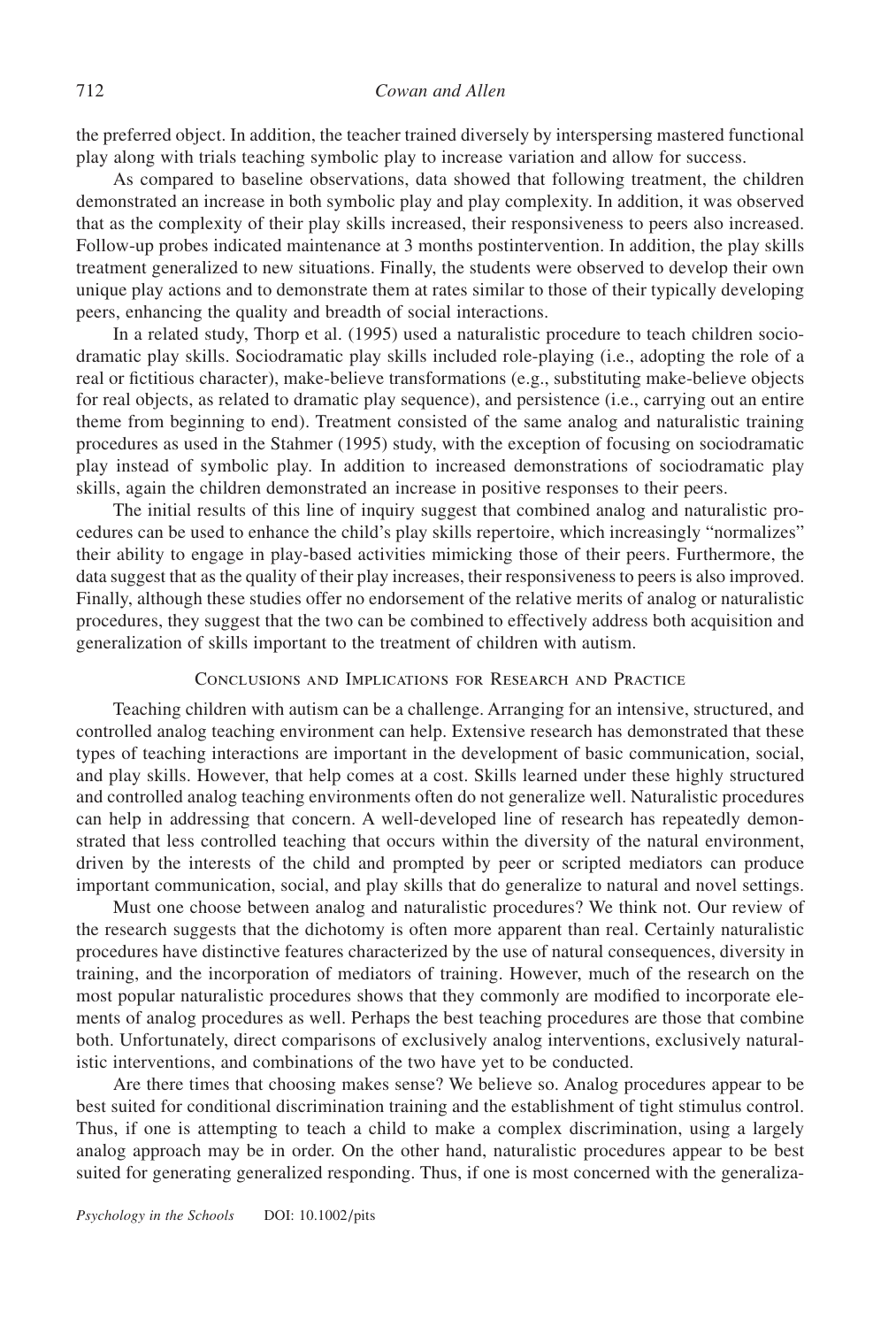tion of acquired skills across settings, stimuli, and/or related conditions, a more naturalistic approach may be warranted. Note, however, that this distinction is not always clear and the recommendation is speculative at best. The field is only just beginning to build some evidence to support the validity of linking the outcome objective to the choice of treatment. There remains a need for controlled studies comparing and contrasting various approaches as linked to the objectives of both discrimination and generalization. These kinds of studies may yield data that inform practice with greater confidence.

In the meantime, practitioners are encouraged to increase their knowledge and understanding of both analog and naturalistic approaches to teaching children with autism. The research reviewed here strongly supports the merits of naturalistic teaching and also analog procedures that incorporate naturalistic modifications. In addition, the three key elements of naturalistic procedures have considerable conceptual support in other literature as well (Stokes & Osnes, 1989). Thus practitioners should feel confident in their efforts to incorporate natural consequences, diverse training, and functional mediators into their everyday classroom routine.

#### Recommended Resources

We end this article with a brief discussion of resources for school psychologists, educators, and other practitioners interested in learning more about the naturalistic procedures described earlier. To begin, we highly recommend R. Koegel and L. Koegel's (2006) latest volume on PRT entitled *Pivotal Response Treatments for Autism*. This edited volume provides a thorough discussion of PRT as applied to enhancing communication and social development, reducing disruptive behaviors, and broadening children's interests and behavior skills. Additional information about PRT is available at the Koegel Autism Center's Web site (http://www.education.ucsb.edu/autism/ index.html). This Web site contains information about how to target initiation and motivation to enhance learning for children with autism, including training manuals for educators. It also contains information and resources to assist educators in working with parents and families to enhance learning in the home environment.

Another seminal volume for those interested in learning more about naturalistic procedures is B. Hart and T. Risley's (1982), *How to Use Incidental Teaching for Elaborating Language*. Although this book is somewhat dated, it contains information about the conceptual and theoretical bases of the incidental teaching approach to language development. Further, it summarizes Hart and Risley's earlier research and provides a context for additional research spanning several decades. Finally, we recommend a volume edited by Maurice, Green, and Foxx (2001) entitled *Making a Difference: Behavioral Intervention for Autism*. This book covers a variety of topics related to behavioral intervention for children with autism spectrum disorders. Although many of the chapters in this book may be valuable to educational professionals, we particularly recommend a chapter on incidental teaching by P. Krantz and L. McClannahan. We feel that these resources will be helpful to practitioners in their efforts to incorporate natural consequences, diverse training, and functional mediators into their daily classroom routines.

#### **REFERENCES**

American Psychiatric Association. (2000). Diagnostic and statistical manual of mental disorders (4th ed., Text Revision). Washington, DC: Author.

Bass, J.D., & Mulick, J.A. (2007). Social play skill enhancement of children with autism using peers and siblings as therapists. Psychology in the Schools, 44, 727–735.

Delprato, D.J. (2001). Comparisons of discrete-trial and normalized behavioral language intervention for young children with autism. Journal of Autism and Developmental Disorders, 31, 315–325.

Edelstein, B.A. (1989). Generalization: Terminological, methodological and conceptual issues. Behavior Therapy, 20, 311–324.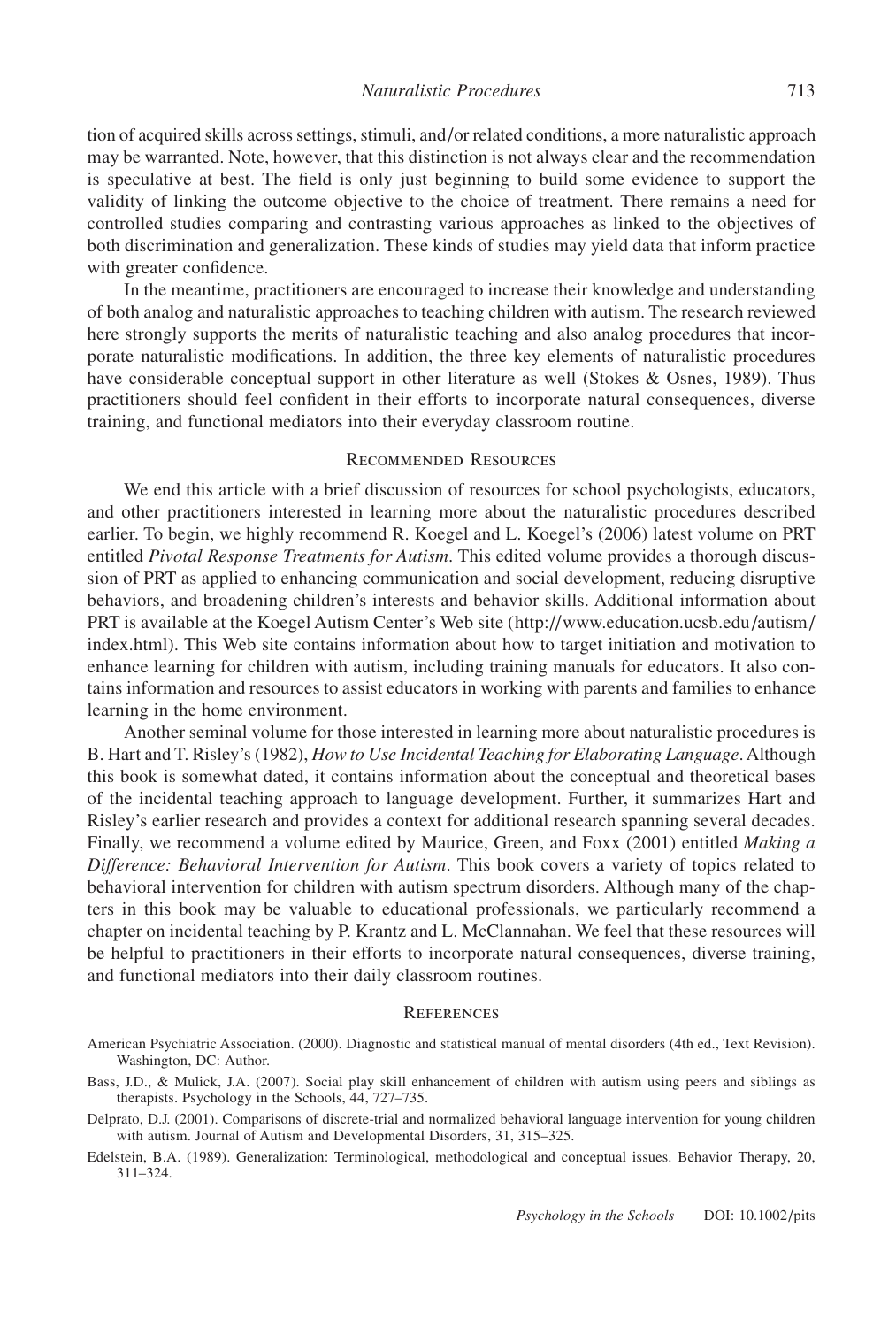- Gresham, F.M. (1997). Social competence in children with behavior disorders: Where we've been, where we are, and where we should go. Education and Treatment of Children, 20, 233–249.
- Hart, B.M., & Risley, T.R. (1968). Establishing use of descriptive adjectives in the spontaneous speech of disadvantaged preschool children. Journal of Applied Behavior Analysis, 1, 109–120.
- Hart, B.M., & Risley, T.R. (1974). Using preschool materials to modify the language of disadvantaged children. Journal of Applied Behavior Analysis, 7, 243–256.
- Hart, B.M., & Risley, T.R. (1982). How to use incidental teaching for elaborating language. Lawrence, KS: H & H Enterprises.
- Individuals with Disabilities Education Improvement Act Amendments of 2004. (2004, December). Pub. L. No. 108– 446.
- Kendall, P.C. (1989). The generalization and maintenance of behavior change: Comments, considerations, and the "no cure" criticism. Behavior Therapy, 20, 357–364.
- Koegel, L.K., Camarata, S., Valdez-Menchaca, M., & Koegel, R.L. (1998). Setting generalization of question-asking by children with autism. American Journal on Mental Retardation, 102, 346–357.
- Koegel, L.K., Carter, C.M., & Koegel, R.L. (2003). Teaching children with autism self-initiations as a pivotal response. Topics in Language Disorders, 23, 134–145.
- Koegel, L.K., Koegel, R.L., Harrower, J.K., & Carter, C.M. (1999). Pivotal response intervention I: Overview of approach. Journal of the Association for Persons with Severe Handicaps, 24, 186–198.
- Koegel, R.L., & Koegel, L.K. (Eds.). (2006). Pivotal response treatments for autism: Communication, social, and academic development. Baltimore, MD: Paul H. Brookes.
- Koegel, R.L., Koegel, L.K., & Carter, C.M. (1999). Pivotal teaching interactions for children with autism. School Psychology Review, 28, 576–594.
- Krantz, P.J., & McClannahan, L.E. (1993). Teaching children with autism to initiate to peers: Effects of a script-fading procedure. Journal of Applied Behavior Analysis, 26, 121–132.
- Krantz, P.J., & McClannahan, L.E. (1998). Social interaction skills for children with autism: A script-fading procedure for beginning readers. Journal of Applied Behavior Analysis, 31, 191–202.
- Maurice, C., Green, G., & Foxx, S. (Eds.). (2001). Making a difference: Behavioral intervention for autism. Austin, TX: Pro-Ed.
- McGee, G.G., Almeida, C., Sulzer-Azaroff, B., & Feldman, R. (1992). Promoting reciprocal interactions via peer incidental teaching. Journal of Applied Behavior Analysis, 25, 117–126.
- McGee, G.G., Krantz, P.J., Mason, D., & McClannahan, L.E. (1983). A modified incidental-teaching procedure for autistic youth: Acquisition and generalization of receptive object labels. Journal of Applied Behavior Analysis, 6, 329–338.
- McGee, G.G., Krantz, P.J., & McClannahan, L.E. (1985). The facilitative effects of incidental teaching on preposition use by autistic children. Journal of Applied Behavior Analysis, 18, 17–31.
- Miranda-Linne, F., & Melin, L. (1992). Acquisition, generalization, and spontaneous use of color adjectives: A comparison of incidental teaching and traditional discrete-trial procedures for children with autism. Research in Developmental Disabilities, 13, 191–210.
- Odom, S.L., & Strain, P.S. (1984). Peer-mediated approaches to promoting children's social interaction: A review. American Journal of Orthopsychiatry, 54, 544–557.
- Odom, S.L., & Strain, P.S. (1986). A comparison of peer-initiation and teacher-antecedent interventions for promoting reciprocal social interaction of autistic preschoolers. Journal of Applied Behavior Analysis, 19, 59–71.
- Pierce, K., & Schreibman, L. (1995). Increasing complex social behaviors in children with autism: Effects of peerimplemented pivotal response training. Journal of Applied Behavior Analysis, 28, 285–295.
- Pierce, K., & Schreibman, L. (1997). Multiple peer use of pivotal response training to increase social behaviors of classmates with autism: Results from trained and untrained peers. Journal of Applied Behavior Analysis, 30, 285–295.
- Rogers-Warren, A., & Warren, S.F. (1980). Mands for verbalization: Facilitating the display of newly trained language in children. Behavior Modification, 4, 361–382.
- Sarokoff, R.A., Taylor, B.A., & Poulson, C.L. (2001). Teaching children with autism to engage in conversational exchanges: Script-fading with embedded textual stimuli. Journal of Applied Behavior Analysis, 34, 81–84.
- Schreibman, L. (1975). Effects of within-stimulus and extra-stimulus prompting on discrimination learning in autistic children. Journal of Applied Behavior Analysis, 8, 91–112.
- Schreibman, L. (1988). Autism. Newbury Park, CA: Sage.
- Seigel, B. (2003). Helping children with autism learn: A guide to treatment approaches for parents and professionals. New York: Oxford University Press.
- Sheridan, S.M. (1995). The tough kid social skills book. Longmont, CO: Sopris West.
- Sheridan, S.M. (1998). Why don't they like me? Helping your child make and keep friends. Longmont, CO: Sopris West.
- Stahmer, A.C. (1995). Teaching symbolic play skills to children with autism using pivotal response training. Journal of Autism and Developmental Disorders, 25, 123–141.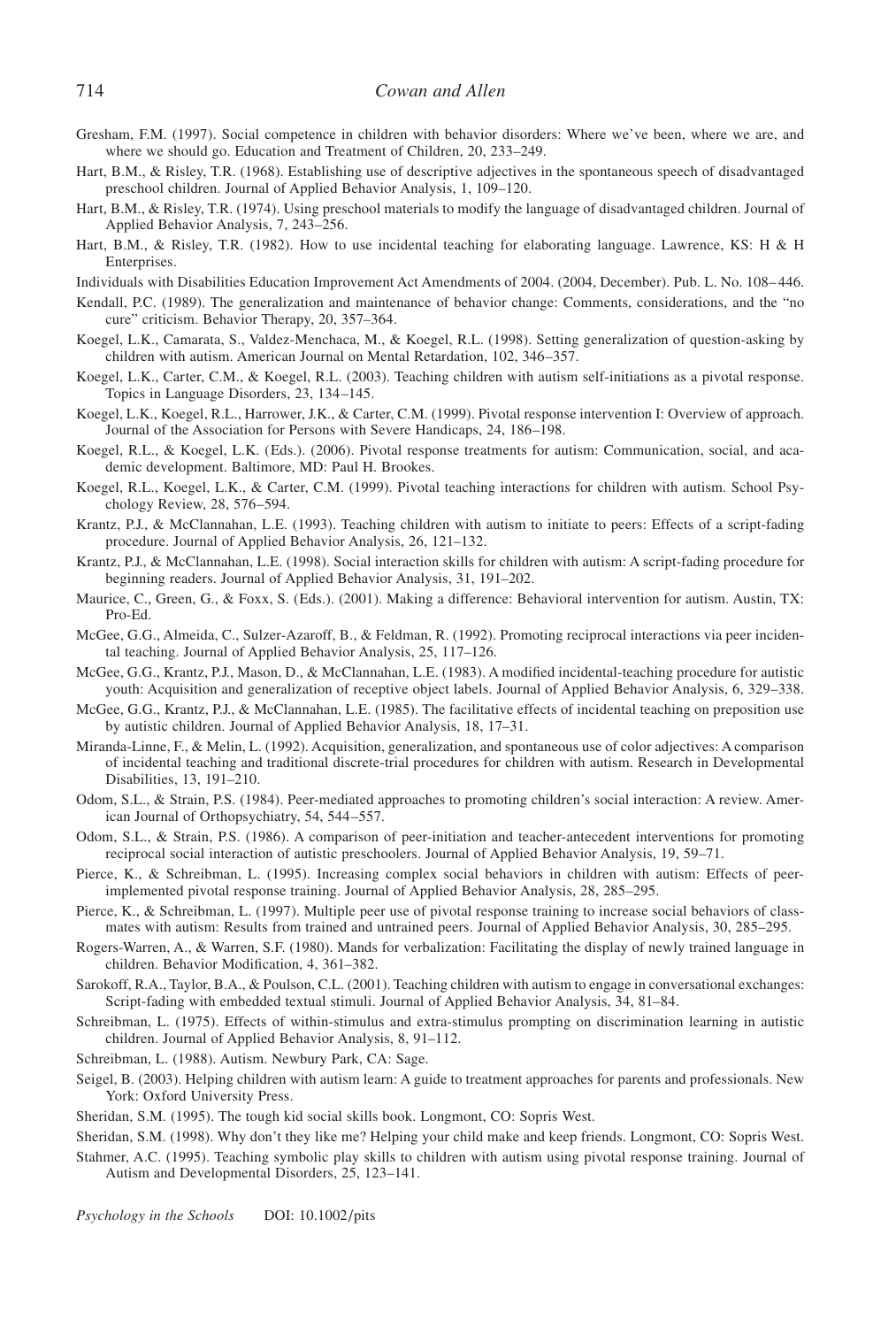- Stevenson, C.L., Krantz, P., & McClannahan, L.E. (2000). Social interaction skills for children with autism: A scriptfading procedure for nonreaders. Behavioral Interventions, 15, 1–20.
- Stokes, T.F., & Baer, D. (1977). An implicit technology of generalization. Journal of Applied Behavior Analysis, 10, 349–367.
- Stokes, T.F., & Osnes, P.G. (1989). The operant pursuit of generalization. Behavior Therapy, 20, 337–355.
- Storey, K., Smith, D.J., & Strain, P.S. (1993). Use of classroom assistants and peer-mediated intervention to increase integration in preschool settings. Exceptionality, 4, 1–16.
- Strain, P.S., & Odom, S.L. (1986). Peer social initiations: An effective intervention for social skills deficits of exceptional children. Exceptional Children, 52, 543–551.
- Terpstra, J.E., Higgins, K., & Pierce, T. (2002). Can I play? Classroom-based interventions for teaching play skills to children with autism. Focus on Autism and Other Developmental Disabilities, 17, 119–126.
- Thorp, D.M., Stahmer, A.C., & Schreibman, L. (1995). Effects of sociodramatic play training on children with autism. Journal of Autism and Developmental Disorders, 25, 265–281.
- Wilczynski, S.M., Cowan, R.J., Wolf, K., Vause, T., Lewis, L., Hayes, A., et al. (2003). Project BEST-CASE: A model for structuring an intensive early childhood intervention program for children with autistic spectrum disorders. Proven Practice, 5, 23–36.